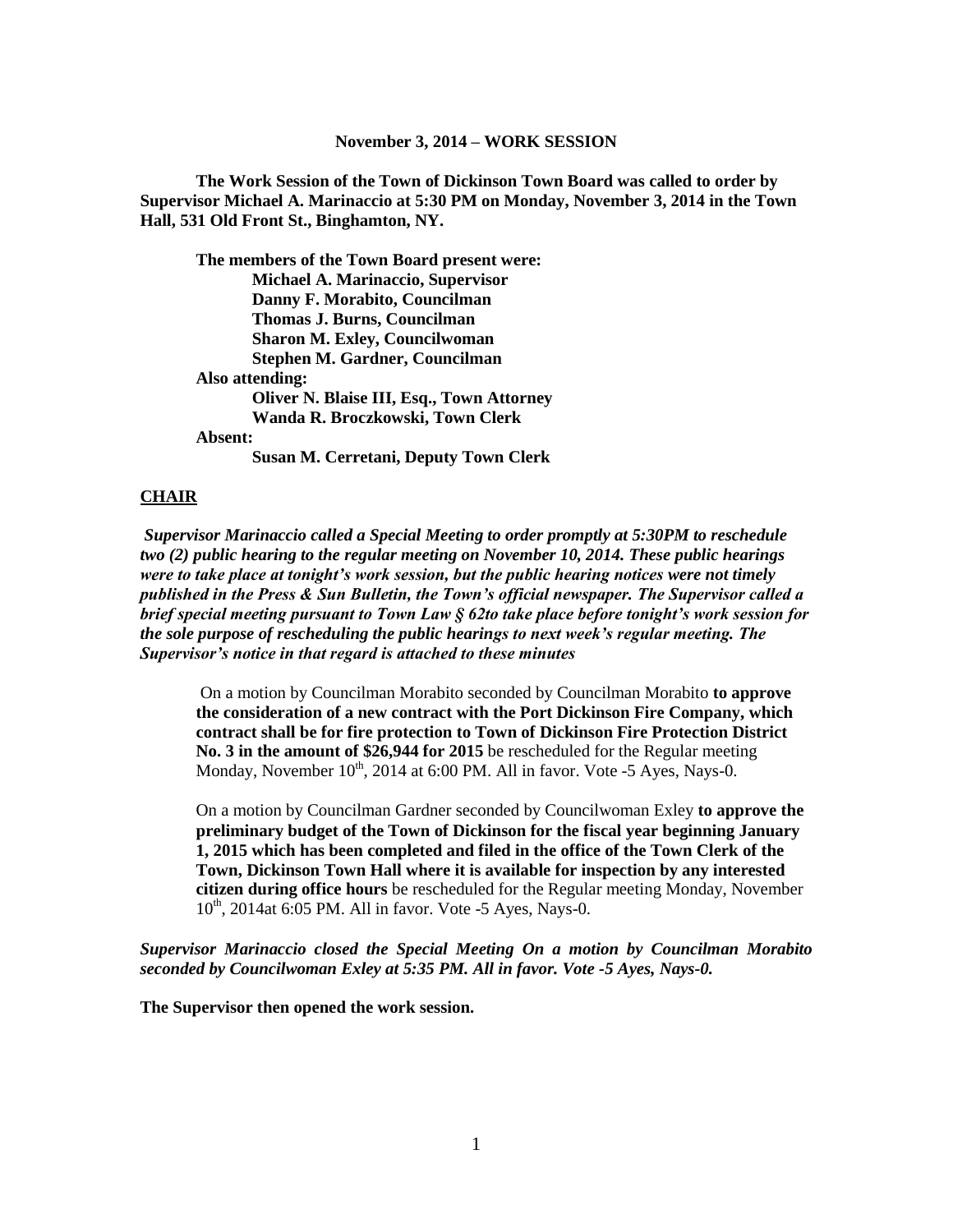## **ATTORNEY**

# **REVISIONS TO EMPLOYEE HANDBOOK**

Attorney Blaise has been working on the updates with **Public Works Commissioner Kie,** which include a light duty policy for employees on restricted duty and additionally formalizing the procedure for hazardous materials handling in certain situations.

### **SALE OF 213 BEVIER STREET**

Attorney Blaise reported the check was received and processed from **Robert Terpack** for his purchase of **217 Bevier Street** from the Town. The Town plans to keep track of the property to ensure no future violations will cause any detriment the properties. Mr. Terpack is now the new owner of **213 Bevier Street**.

### **PHELPS STREET BURKE EXTENSION**

No new communications on this topic as Ms. Burke has been traveling again. Attorney Blaise continues to pursue the transfer of the property and his partner continues handling this matter with Ms. Burke's attorney.

## **TOWN BOUNDARY TO TRANSFER 932 UPPER FRONT STREET TO TOWN OF CHENANGO WITH JOINT PUBLIC MEETING AND HEARING NOVEMBER 24TH 7:00 PM AT TOWN OF CHENANGO TOWN HALL**

Attorney Blaise stated the joint meeting with the Town of Chenango will be held on Monday, November  $24<sup>th</sup>$  as a joint meeting at 7:00 with the public hearing to begin at 7:05 PM at the **Town of Chenango Town Hall**. The annexation would be the only purpose and item on the agenda. Special invitations have already been mailed to neighboring property owners. Mr. Blaise will prepare an outline of how the meeting will transpire.

#### **CODE ENFORCEMENT ISSUES AT 9 FOREST HILLS BOULEVARD**

Mr. Blaise stated that **Code Enforcement Officer** Rafferty sent a point by point letter to Mr. & Mrs. Steven Yajko and Jennifer M. Yajko, the property owners of **9 Forest Hills Boulevard** related to the results of the onsite inspection of the abandoned property. During a lengthy discussion, it was reported the mortgage company has been paying the school and property taxes, which is not uncommon in these situations. Attorney Blaise sent the mortgage company a notice about the issues at the property.

The Town looks forward for the Yajkos or their mortgage company to contact the **Town** before the spring of 2015. They were made aware next year the **Town Board** will determine if there is sufficient cause to schedule a public hearing to declare the building unsafe and order its possible demolition.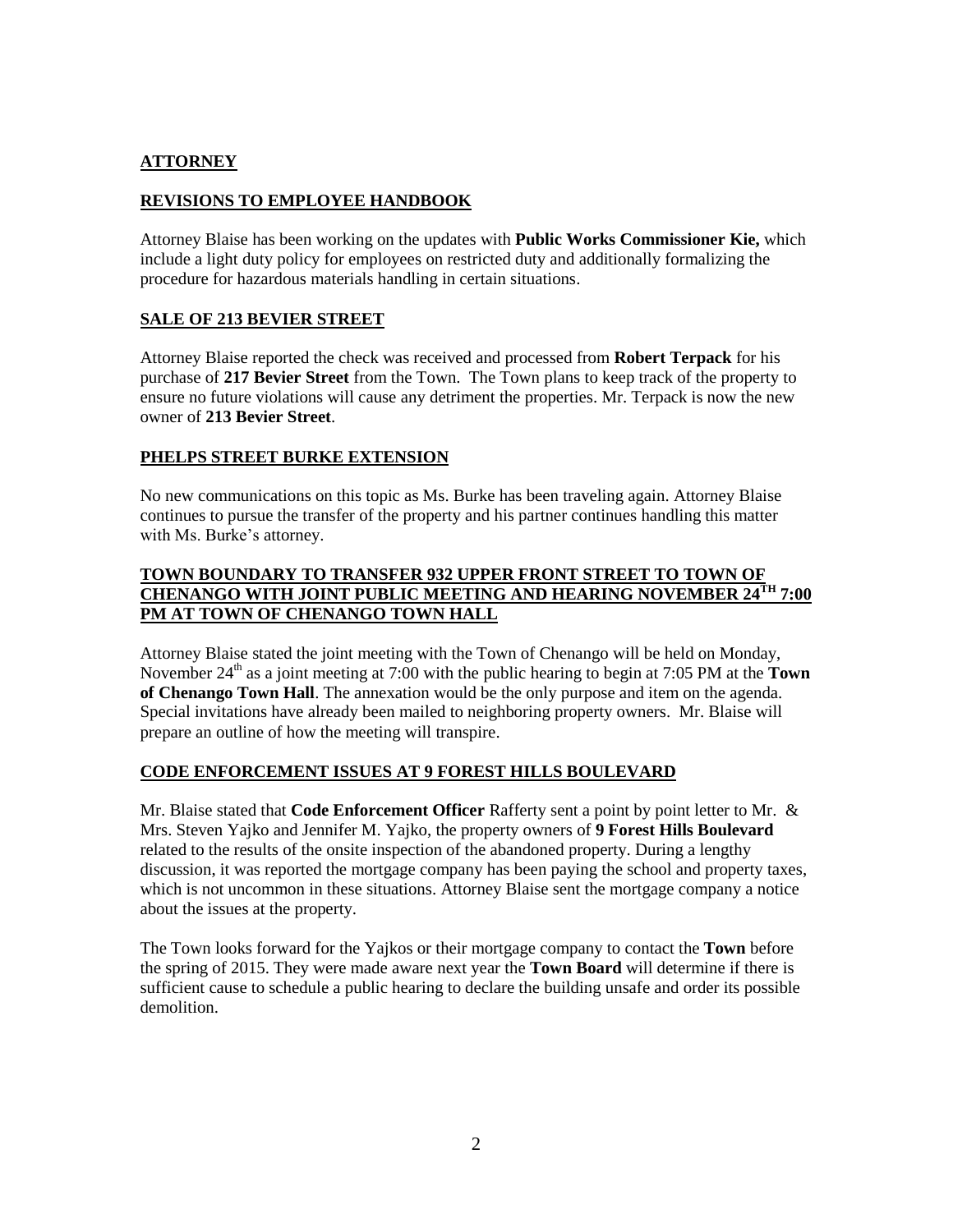## **RENEWAL OF WATER AGREEMENT WITH TOWN OF CHENANGO AND CITY OF BINGHAMTON OPTION**

Supervisor Marinaccio stated we are still interested in the option of buying **City of Binghamton** water. The **Town** will continue negotiations with the **City of Binghamton**. Another resolution will need to be passed for an agreement with the **City of Binghamton** at a rate of \$4.00. Councilman Morabito felt we should guarantee we get a contract for several years at this rate.

In the interim we will agree to a one (1) year contract with **Town of Chenango** for \$2.57 with an increase to \$2.70. A resolution will be passed next week for the one year contract beginning January 2015 through December 2015.

# **MARION STREET PROPERTY TRANSFER**

Attorney Blaise spoke with Mr. and Mrs. Katusha's son. They are agreeable with the town's position on removal of tree stumps and cleanup as a result of the tree removal on the **Marion Street** property. A resolution is needed to declare the property as surplus to then transfer and deed the property for \$1.00. The Katusha's will need to pay all closing fees.

# **COMBINE TOWN AND VILLAGE REGISTRAR OFFICES WITH TOWN CLERK**

Attorney Blaise will follow-up with the **Broome County Attorney** on the status to eliminate the **0320 District Number, Port Dickinson** and check with the County attorney to see if it has been acted on yet.

# **CHAIR**

# **SUNY BROOME SMOKING ON GOING COMPLAINTS**

Supervisor Marinaccio noted the college erected two huts for the campus smokers.

### **NOISE BARRIERS**

Supervisor Marinaccio announced there will be two (2) **DOT** public informational sessions regarding the **Interstate 86** construction plan to install noise barriers along several streets in the Town. The affected residents would include those who live on **Sowden St., Bellaire Avenue and Adams Street**. Mr. Marinaccio intends to attend both sessions and encourages the board to attend at least one of these sessions.

**Wednesday, November 5, 2014 at 6:30 PM Theodore Roosevelt School 9 Ogden Street Binghamton, NY 13901**

**Thursday, November 6, 2014 at 6:30 PM Woodrow Wilson Elementary School 287 Prospect Street Binghamton, NY 13905**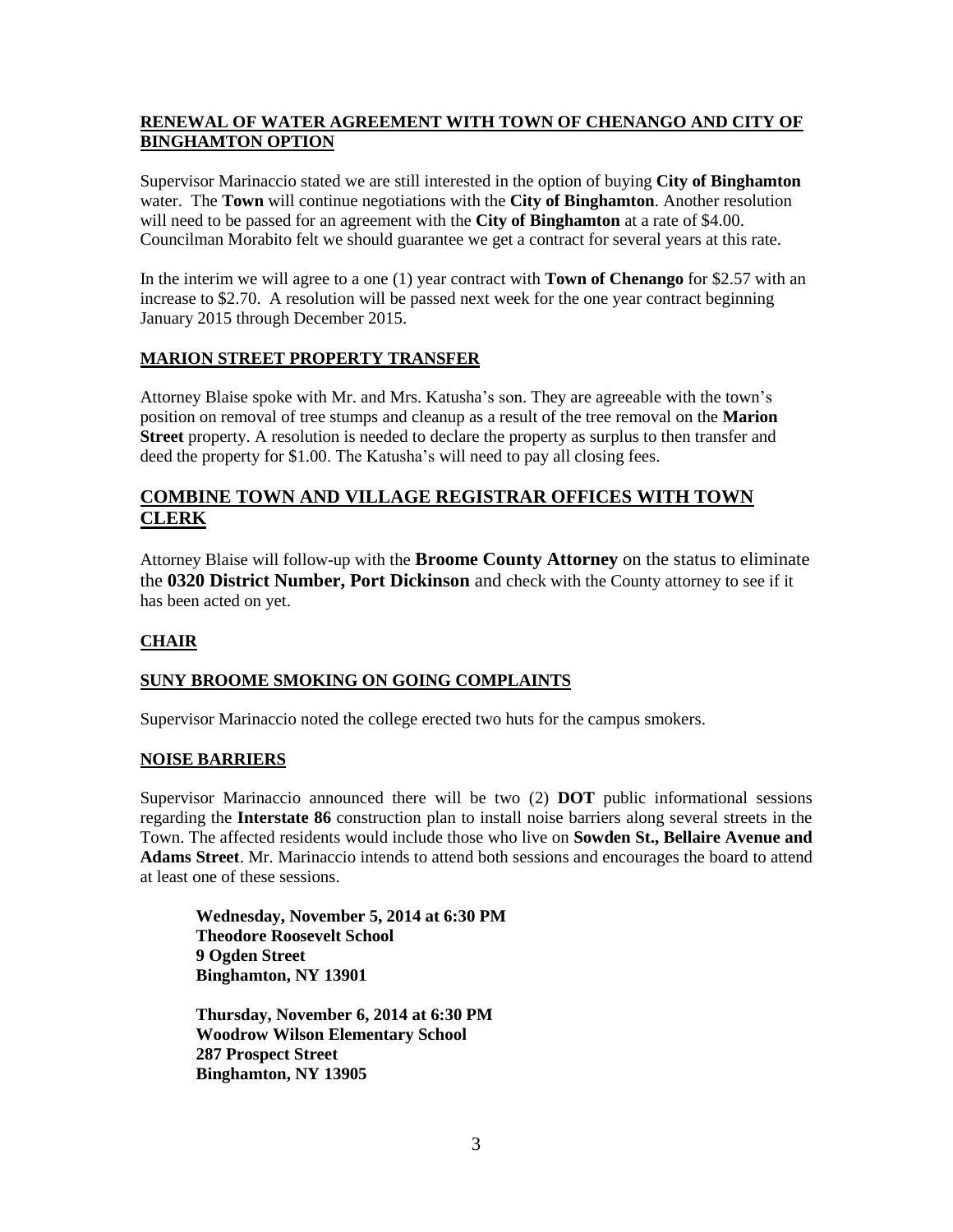# **NOISE BARRIERS (Continued)**

The **DOT** is appealing to those residents most affected to vote on the sound barriers as 50% of the residents must agree before they are installed. Since **Sowden Street** has many rental properties, Mr. Rafferty of **Code Enforcement** acknowledged the homeowners should be sent a letter. On such short notice it was decided to inform them by means of a flyer to those properties door steps to get the word out. Several studies over the years proved the decibel levels on **Sowden Street** were exceptionally high and now after almost two decades, this request looks to be satisfied.

## **SENATOR LIBOUS GRANT**

Supervisor Marinaccio is working with Senator Libous's office in relation to the \$50,000 public works grant. Quotes need to be submitted for the boiler system, automatic handicap doors openers and the retaining wall before the deadline.

## **PORT DICKINSON PUBLIC WORKS CONSOLIDATION TALKS**

Supervisor Marinaccio stated officials from both the **Town** and **Village of Port Dickinson** are to meet at the Town Hall on Tuesday, November  $4<sup>th</sup>$  regarding the town's potential takeover of the village's **Public Works Department.** We have already crunched the numbers. Their budget is not as detailed as ours and we need to make sure there will not be a negative impact to the **Town of Dickinson.**

Mr. Marinaccio also informed us the **Village Newsletter** has already published that it looks to merge their **Public Works Department** with the **Town of Dickinson Public Works Department.** The Town Board expressed concern in regards to consolidation without proper investigation.

# **CMOM WORK**

Supervisor Marinaccio reports the cleaning of sewers had been ongoing at the Village and Chenango Shores the past two weeks.

# **ASSOCIATION OF TOWNS MEETING**

Supervisor Marinaccio confirmed the next meeting will be held November  $20<sup>th</sup>$  at The Spot Restaurant. Nominations for the 2015 slate of officers will be brought forward.

# **RESIDENT'S LETTER REGARDING WNBF RADIO SHOW**

Supervisor Marinaccio received a letter from Mr. Reister, a **WNBF** radio listener of the Bob Joseph talk show. The resident's letter's content was regarding a recent caller who bashed the **Town of Dickinson** regarding the criminal activities occurring in hotels on **Old Front Street** and how they should be shutdown due to illegal activities occurring in these establishments. Since Mr. Marinaccio could not obtain a phone line to speak on the matter, he ended up sending an Email to affirm there are no plans to shut these hotels down. The Sheriff's department has received utmost cooperation from both hotel owners and the management of the hotel with many arrests being made. He hopes the moderator will pass on his remarks.